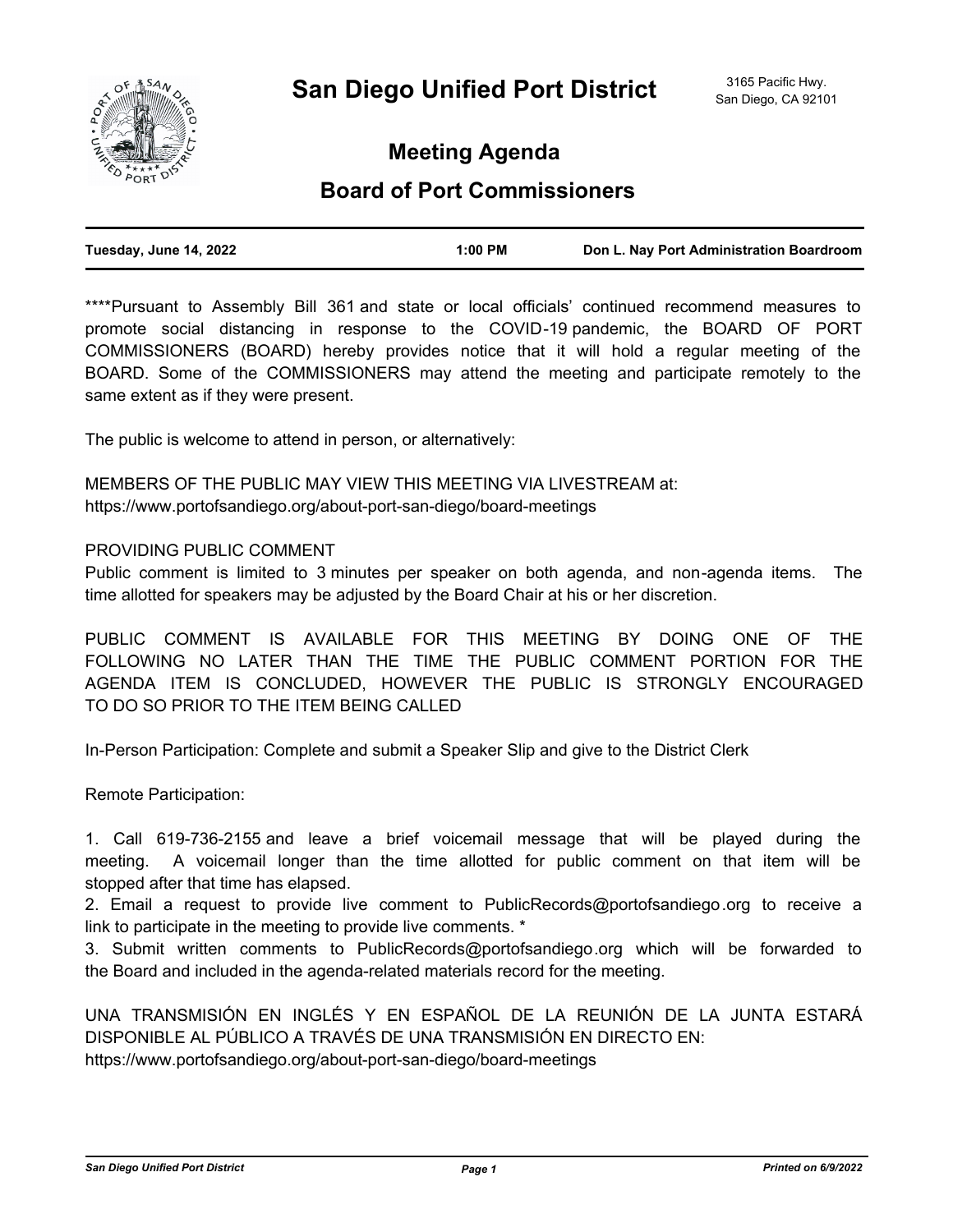# NOTA ESPECIAL PARA PARTICIPANTES DE COMENTARIOS PÚBLICOS:

Servicios de interpretación estarán disponibles durante la reunión para traducir comentarios públicos del español al inglés.

\* The Port of San Diego is not responsible for the member of the public's internet connections or technical ability to participate in the meeting. It is highly recommended that you use voicemail rather than provide live comment.

In keeping with the Americans with Disabilities Act (ADA), the San Diego Unified Port District will make every reasonable effort to encourage participation in all its public meetings. If you require assistance or auxiliary aids in order to participate at this public meeting, please contact the Office of the District Clerk at publicrecords@portofsandiego.org or (619) 686-6206 at least 48 hours prior to the meeting.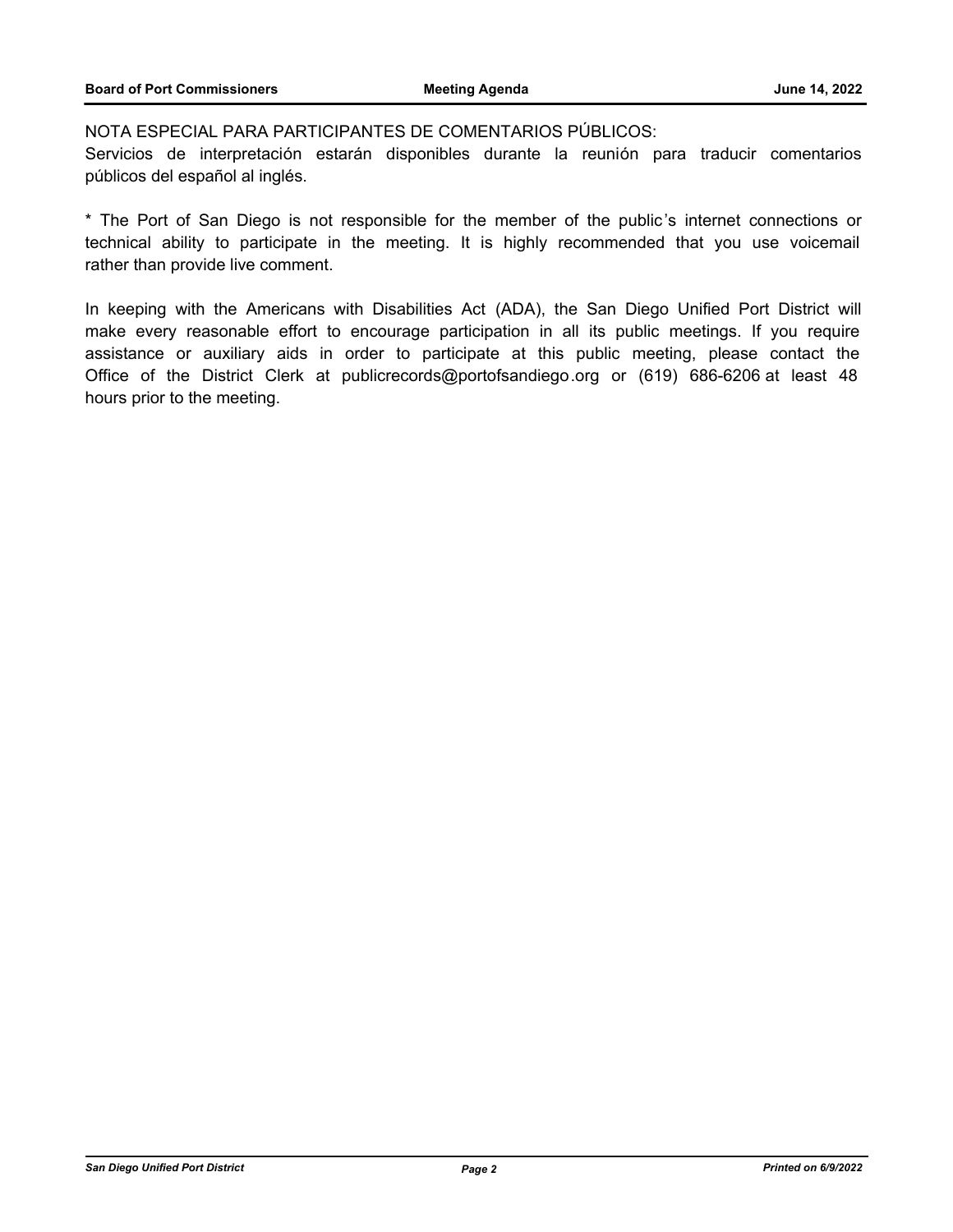- **A. Roll Call.**
- **B. Pledge of Allegiance.**
- **C. Closed Session Report Out.**
- **D. Public Communications.**

*Please limit comments to 3 minutes per speaker. No actions may be taken on these items.*

# **E. Board Committee Reports.**

• Environmental Advisory Committee

# **F. Commissioners' Reports.**

*No actions may be taken on these items.*

# **G. Special Recognition**

- June Pride Month
- Juneteenth
- Industrial Environmental Association Environmental Excellence Award

### **H. President's Report.**

#### **I. District Clerk's Announcements.**

# **APPROVAL OF MINUTES**

Approval of minutes for: [2022-0186](http://portofsandiego.legistar.com/gateway.aspx?m=l&id=/matter.aspx?key=6330)

> May 10, 2022 - CLOSED SESSION May 10, 2022 - BPC MEETING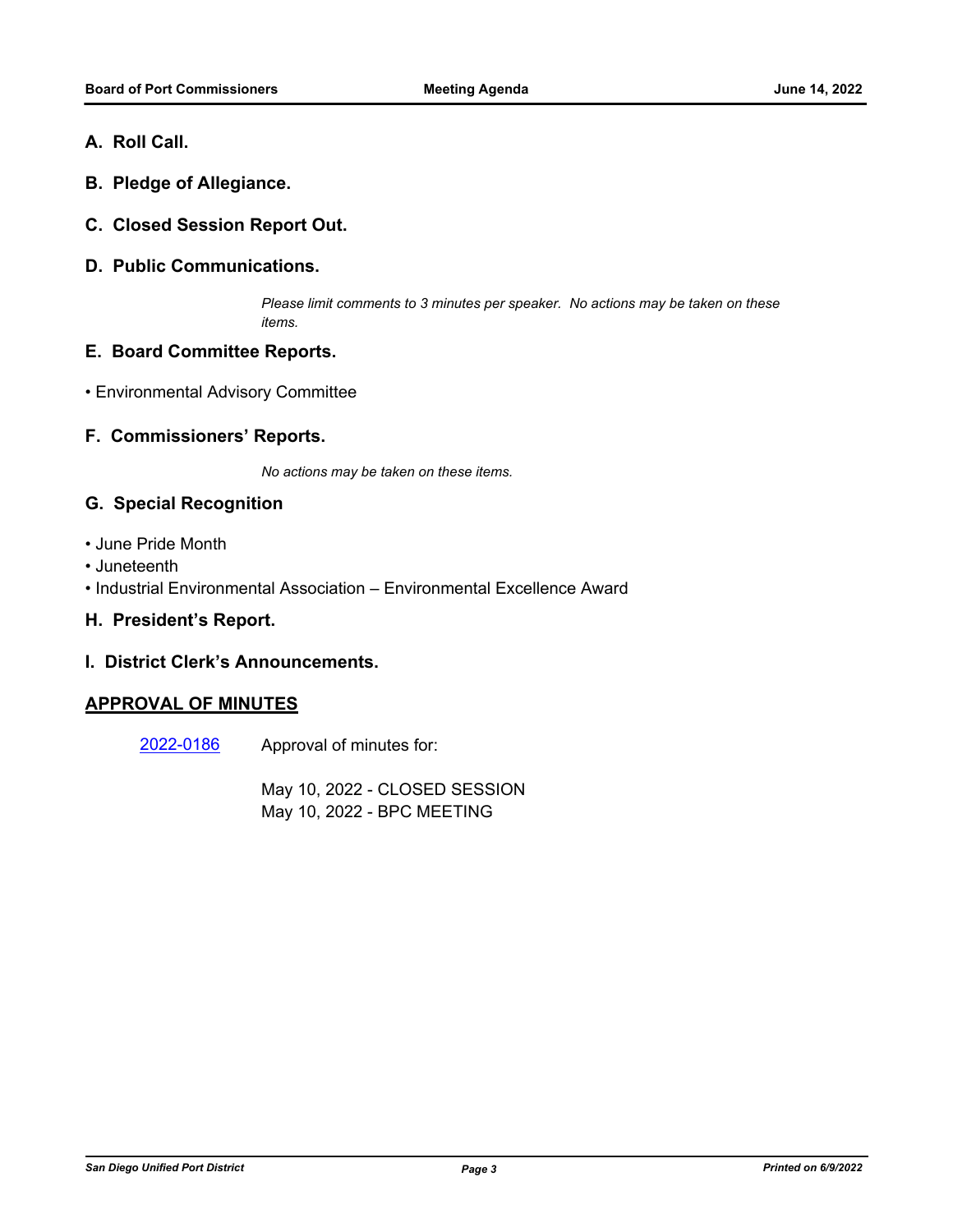# **CONSENT AGENDA**

WONDERFRONT MUSIC & ARTS FESTIVAL A. RESOLUTION AUTHORIZING AN AGREEMENT WITH WONDERLUST EVENTS, LLC FOR SUPPORT OF THE WONDERFRONT FESTIVAL DURING NOVEMBER 2022 IN AN AMOUNT NOT TO EXCEED \$100,000 IN FUNDING AND UP TO \$100,000 OF IN-KIND DISTRICT SERVICES; FY 2022 EXPENDITURES ARE BUDGETED. **1.** [2022-0096](http://portofsandiego.legistar.com/gateway.aspx?m=l&id=/matter.aspx?key=6240)

> B. RESOLUTION AUTHORIZING ISSUANCE OF A NON-APPEALABLE COASTAL DEVELOPMENT PERMIT TO WONDERLUST EVENTS, LLC FOR THE WONDERFRONT FESTIVAL FOR A TERM OF THREE (3) **YEARS**

- RESOLUTION AUTHORIZING AMENDMENT NO. 4 TO THE AGREEMENT WITH KTU+A AND AMENDMENT NO. 3 TO THE AGREEMENT WITH SCHMIDT DESIGN GROUP, INC. FOR AS-NEEDED LANDSCAPE ARCHITECTURAL SERVICES, INCREASING THE AGGREGATE AGREEMENT AMOUNT BY \$500,000 FROM \$800,000 TO A NEW NOT-TO-EXCEED AGGREGATE AMOUNT OF \$1,300,000 AND, FURTHER, AMENDMENT NO. 3 TO SCHMIDT DESIGN GROUP ALSO EXTENDS THAT CONTRACT THROUGH JUNE 30, 2024. FUNDS REQUIRED FOR THE CURRENT FISCAL YEAR ARE INCLUDED IN THE APPROVED FY 2022 BUDGET. ALL FUNDS REQUIRED FOR FUTURE FISCAL YEARS WILL BE BUDGETED IN THE APPROPRIATE FISCAL YEAR, SUBJECT TO BOARD APPROVAL UPON ADOPTION OF EACH FISCAL YEAR'S BUDGET. **2.** [2022-0132](http://portofsandiego.legistar.com/gateway.aspx?m=l&id=/matter.aspx?key=6276)
- RESOLUTION AUTHORIZING A SOLE SOURCE AGREEMENT WITH WATTS MARINE INC. FOR THE PERIOD OF JULY 1, 2022 TO JUNE 30, 2025 TO PROVIDE CRUISE SHIP SHORE POWER CONNECTION, COMMISSIONING, AND MAINTENANCE SERVICES SUPPORTING THE PROPRIETARY SHORE POWER SYSTEM AT B STREET AND BROADWAY PIERS, IN COMPLIANCE WITH CALIFORNIA AIR RESOURCES BOARD AT-BERTH REGULATIONS, IN AN AMOUNT NOT TO EXCEED \$1,750,000. FUNDS REQUIRED WILL BE BUDGETED IN THE APPROPRIATE FISCAL YEAR SUBJECT TO BOARD APPROVAL UPON ADOPTION OF EACH FISCAL YEAR'S BUDGET **3.** [2022-0174](http://portofsandiego.legistar.com/gateway.aspx?m=l&id=/matter.aspx?key=6318)

The Board will consider staff's request to continue this item to a future Board meeting.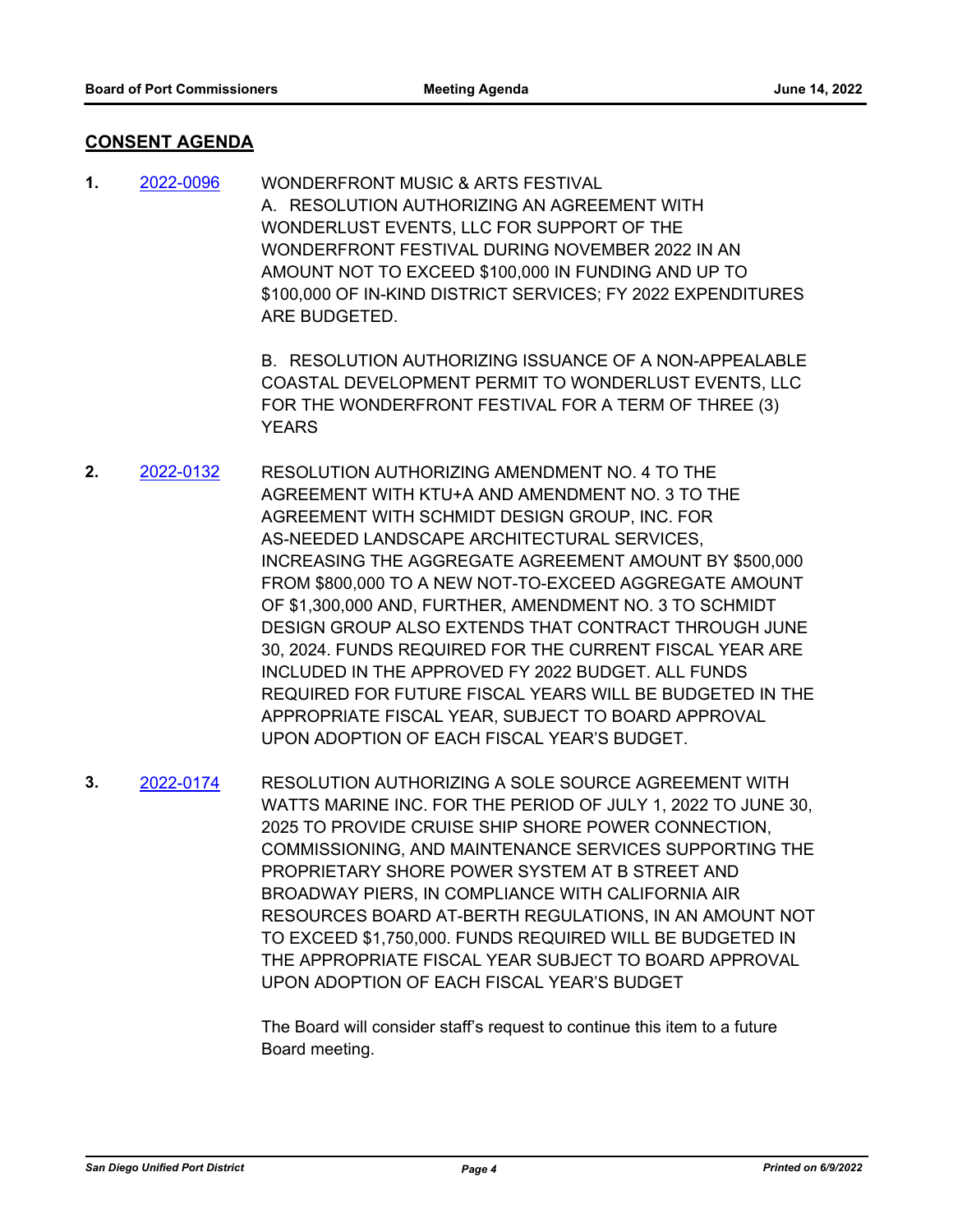RESOLUTION AUTHORIZING AMENDMENT NUMBER X TO AGREEMENT WITH EXCELERATE, LLC FOR AS NEEDED PROJECT MANAGEMENT OFFICE (PMO) SERVICES IN AN AMOUNT OF \$XXX FOR A NEW NOT TO EXCEED AMOUNT OF \$XXX. FUNDS FOR FY23 ARE BUDGETED IN THE TECHNOLOGY MANAGEMENT PROGRAM EXPENSE BUDGET. FUNDS FOR FUTURE FISCAL YEARS WILL BE BUDGETED IN THE APPROPRIATE FISCAL YEAR, SUBJECT TO BOARD APPROVAL UPON THE ADOPTION OF EACH FISCAL YEAR'S BUDGET. **4.** [2022-0170](http://portofsandiego.legistar.com/gateway.aspx?m=l&id=/matter.aspx?key=6314)

> The Board will consider staff's request to continue this item to a future Board meeting.

- RESOLUTION AUTHORIZING AGREEMENTS WITH TIERRA DATA, INC; OKAPI ENVIRONMENTAL GROUP, INC. DBA PANGEA BIOLOGICAL; ENVIRONMENTAL SCIENCE ASSOCIATES; ICF JONES & STOKES, INC; CHAMBERS GROUP; AND DUDEK TO PROVIDE AS-NEEDED NATURAL RESOURCES MANAGEMENT SERVICES FOR A TOTAL AGGREGATE AMOUNT NOT TO EXCEED \$300,000 FOR A PERIOD OF THREE YEARS. FUNDS REQUIRED FOR FUTURE FISCAL YEARS WILL BE BUDGETED IN THE APPROPRIATE FISCAL YEAR, SUBJECT TO BOARD APPROVAL UPON ADOPTION OF EACH FISCAL YEAR'S **BUDGET 5.** [2022-0143](http://portofsandiego.legistar.com/gateway.aspx?m=l&id=/matter.aspx?key=6287)
- ORDINANCE AMENDING SALARY ORDINANCE NO. 3019 ENTITLED "AN ORDINANCE ESTABLISHING A SCHEDULE OF COMPENSATION FOR OFFICERS AND EMPLOYEES OF THE SAN DIEGO UNIFIED PORT DISTRICT" AND RESOLUTION ESTABLISHING THE SAN DIEGO UNIFIED PORT DISTRICT (DISTRICT) DIRECTORY OF CLASSIFICATION SPECIFICATIONS FOR FISCAL YEAR 2022/2023 **6.** [2022-0128](http://portofsandiego.legistar.com/gateway.aspx?m=l&id=/matter.aspx?key=6272)
- ORDINANCE AMENDING SAN DIEGO UNIFIED PORT DISTRICT CODE, ARTICLE 4, SECTION 4.37 - REGULATION OF CHARTER VESSEL OPERATIONS IN SAN DIEGO BAY AND DISTRICT TIDELANDS, REMOVING APPLICABILITY TO KAYAKS, CANOES, AND PADDLEBOARDS **7.** [2022-0164](http://portofsandiego.legistar.com/gateway.aspx?m=l&id=/matter.aspx?key=6308)
- RESOLUTION AUTHORIZING THE EXECUTIVE DIRECTOR TO EXECUTE A MEMORANDUM OF UNDERSTANDING WITH NATIONAL STEEL AND SHIPBUILDING COMPANY (NASSCO), REGARDING LOW CARBON FUEL STANDARD (LCFS) CREDITS GENERATED FROM ELIGIBLE ELECTRIFIED EQUIPMENT LOCATED AT NASSCO FOR USAGE COVERING THE PERIOD FROM JULY 1, 2022 THROUGH DECEMBER 31, 2027 **8.** [2022-0166](http://portofsandiego.legistar.com/gateway.aspx?m=l&id=/matter.aspx?key=6310)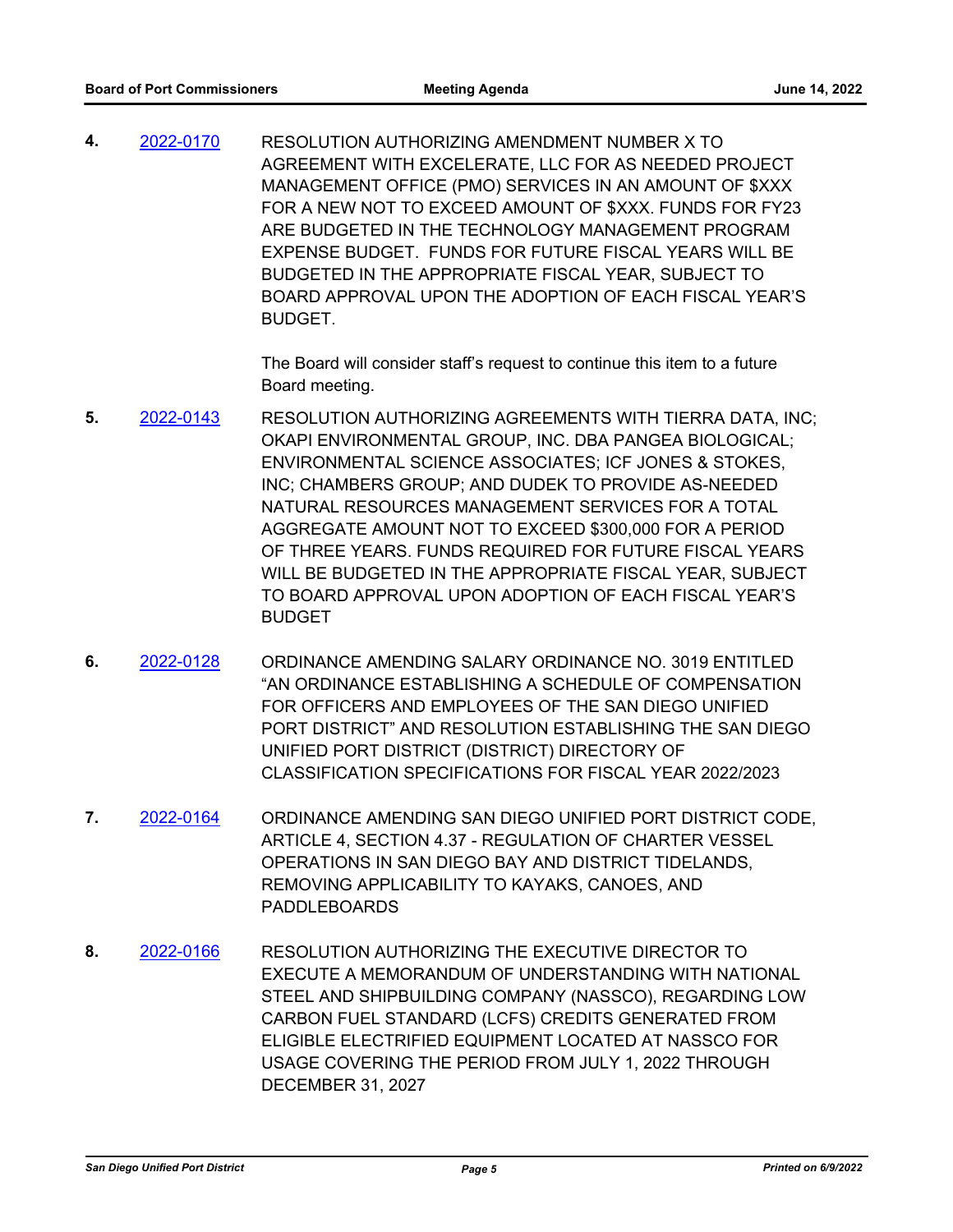- RESOLUTION SELECTING AND AUTHORIZING AN AGREEMENT WITH CHARGEPOINT, INC. FOR THE PURCHASE AND INSTALLATION OF TWELVE (12) ELECTRIC VEHICLE CHARGING STATIONS IN AN AMOUNT NOT TO EXCEED \$280,000.00. FUNDS REQUIRED FOR FUTURE FISCAL YEARS WILL BE BUDGETED IN THE ECONOMIC RECOVERY PROGRAM CAPITAL OUTLAY APPROPRIATED ITEM OF THE APPROPRIATE FISCAL YEAR, SUBJECT TO BOARD APPROVAL UPON ADOPTION OF EACH FISCAL YEAR'S BUDGET WITH \$146,418.00 BEING REIMBURSED BY THE CALIFORNIA ENERGY COMMISSION, ENERGY INFRASTRUCTURE INCENTIVES FOR ZERO EMISSION VEHICLE INFRASTRUCTURE PROGRAM (ENERGIIZE) GRANT. **9.** [2022-0168](http://portofsandiego.legistar.com/gateway.aspx?m=l&id=/matter.aspx?key=6312)
- ORDINANCE GRANTING A THIRTY (30) YEAR EASEMENT TO POSEIDON RESOURCES (CHANNELSIDE) LP FOR ENVIRONMENTAL MITIGATION PURPOSES IN CONNECTION WITH THE OTAY RIVER ESTUARY RESTORATION PROJECT ADJACENT TO THE SAN DIEGO BAY NATIONAL WILDLIFE REFUGE IN SOUTH SAN DIEGO BAY **10.** [2020-0410](http://portofsandiego.legistar.com/gateway.aspx?m=l&id=/matter.aspx?key=5652)
- RESOLUTION REGARDING DISTRICT VIRTUAL MEETINGS IN ACCORDANCE WITH THE RALPH M. BROWN ACT AND ASSEMBLY BILL 361 **11.** [2022-0184](http://portofsandiego.legistar.com/gateway.aspx?m=l&id=/matter.aspx?key=6328)

# **PUBLIC HEARING AGENDA**

CONDUCT PUBLIC HEARING AND ADOPT AN ORDINANCE ADOPTING THE FISCAL YEAR 2023 FINAL BUDGET **12.** [2022-0091](http://portofsandiego.legistar.com/gateway.aspx?m=l&id=/matter.aspx?key=6235)

# **ACTION AGENDA**

- PRESENTATION ON THE UPDATED DRAFT HEALTH RISK ASSESSMENT FOCUSING ON DIESEL PARTICULATE MATTER EMISSIONS AT THE DISTRICT'S MARINE CARGO TERMINALS **13.** [2022-0176](http://portofsandiego.legistar.com/gateway.aspx?m=l&id=/matter.aspx?key=6320)
- PRESENTATION ON THE DRAFT FINAL HEAVY DUTY ZERO EMISSION TRUCK TRANSITION PLAN PURSUANT TO TRUCK OBJECTIVE 1A OF THE MARITIME CLEAN AIR STRATEGY AND DIRECTION TO STAFF **14.** [2022-0147](http://portofsandiego.legistar.com/gateway.aspx?m=l&id=/matter.aspx?key=6291)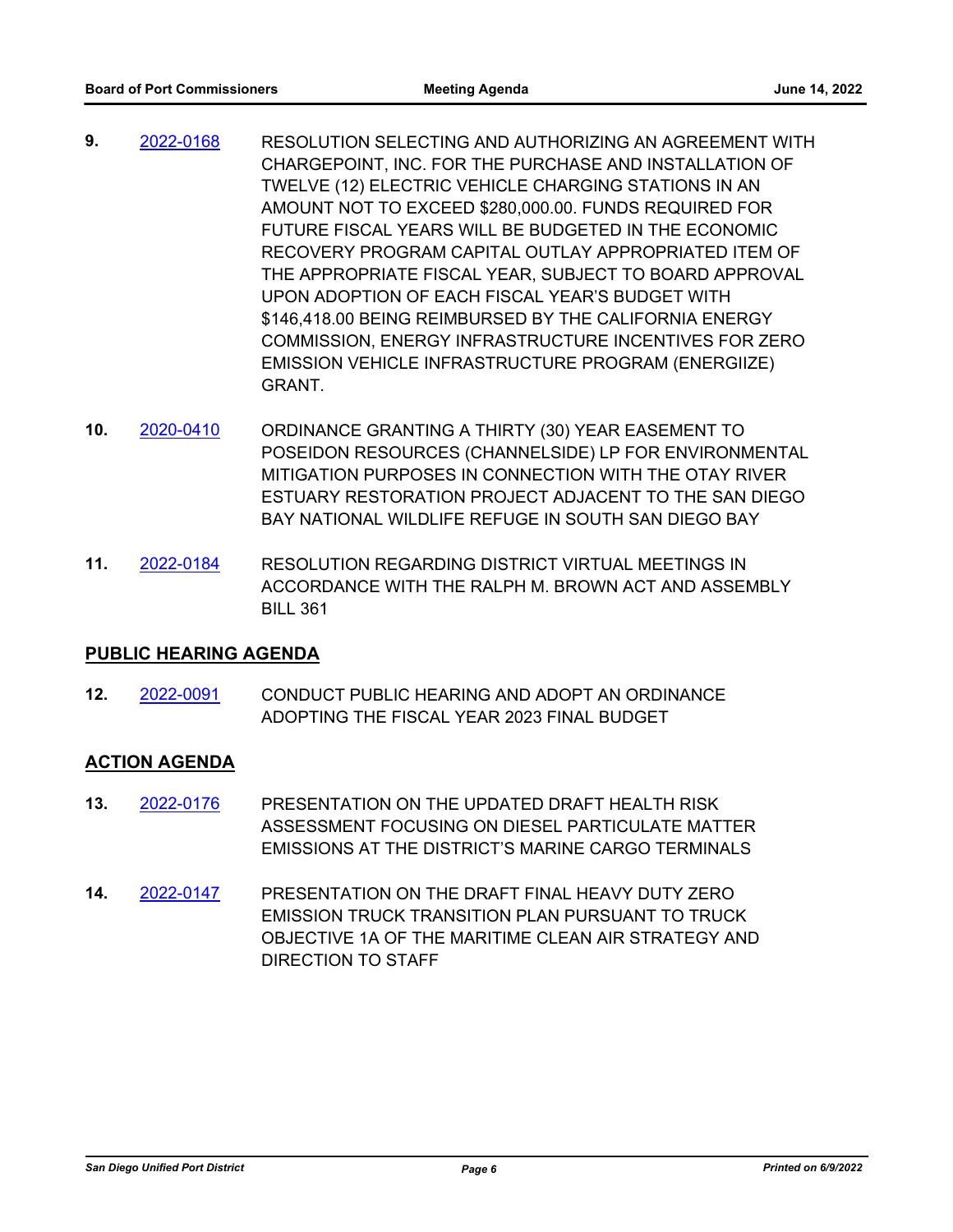| 15. | 2022-0183 | <b>MUNICIPAL SERVICES AGREEMENTS:</b><br>(A) RESOLUTION AUTHORIZING AN 8-YEAR MUNICIPAL SERVICES<br>AGREEMENT WITH THE CITY OF CORONADO FOR LAW<br>ENFORCEMENT, FIRE AND EMERGENCY SERVICES ON NON<br>AD-VALOREM DISTRICT PROPERTY LOCATED IN THE CITY OF<br><b>CORONADO</b><br>(B) RESOLUTION AUTHORIZING A BASELINE RATE OF \$\$\$<br>EFFECTIVE JULY 1, 2022 FOR THE MUNICIPAL SERVICES<br>AGREEMENT WITH THE CITY OF CHULA VISTA<br>(C) RESOLUTION AUTHORIZING A BASELINE RATE OF \$\$\$<br>EFFECTIVE JULY 1, 2022 FOR THE MUNICIPAL SERVICES |
|-----|-----------|--------------------------------------------------------------------------------------------------------------------------------------------------------------------------------------------------------------------------------------------------------------------------------------------------------------------------------------------------------------------------------------------------------------------------------------------------------------------------------------------------------------------------------------------------|
|     |           | AGREEMENT WITH THE CITY OF NATIONAL CITY<br>The Board will consider staff's request to continue this item to a future<br>Board meeting.                                                                                                                                                                                                                                                                                                                                                                                                          |
| 16. | 2022-0172 | SHELTER ISLAND YACHT BASIN DISSOLVED COPPER TOTAL<br><b>MAXIMUM DAILY LOAD:</b><br>A. INFORMATIONAL UPDATE ON THE STATUS OF THE PROGRAM,<br>INCLUDING WATER QUALITY RESULTS, LOAD REDUCTION<br>EFFORTS AND COORDINATION WITH THE REGIONAL WATER<br>QUALITY CONTROL BOARD ON TMDL IMPLEMENTATION ACTIONS;<br><b>AND</b><br>B. PRESENTATION OF FINDINGS FROM THE IN-WATER HULL<br><b>CLEANING PAUSE</b>                                                                                                                                            |
|     |           | The Board will consider staff's request to continue this item to a future<br>Board meeting.                                                                                                                                                                                                                                                                                                                                                                                                                                                      |
| 17. | 2022-0023 | REVIEW AND CONSIDERATION OF DRAFT PROPOSED BOARD<br>AGENDA FOR THE JULY 12, 2022 MEETING                                                                                                                                                                                                                                                                                                                                                                                                                                                         |
| 18. | 2022-0177 | <b>OFFICER'S REPORT</b>                                                                                                                                                                                                                                                                                                                                                                                                                                                                                                                          |
|     |           | MONTHLY NOTIFICATION OF CHANGE ORDERS PURSUANT TO BPC<br>POLICY NO. 110:                                                                                                                                                                                                                                                                                                                                                                                                                                                                         |
|     |           | A) Change Order No. 1 to Contract No. 2022-10 with La Mesa Glass, Inc. -<br>Increases Contract by \$6,663.00 & 32 Calendar Day Time Extension thru<br>06-30-22                                                                                                                                                                                                                                                                                                                                                                                   |
|     |           | MANTHI V NATIFIA (TIAN AF AART BEAAVERY HAER FEE MIAIVERS                                                                                                                                                                                                                                                                                                                                                                                                                                                                                        |

MONTHLY NOTIFICATION OF COST RECOVERY USER FEE WAIVERS GRANTED BY THE EXECUTIVE DIRECTOR PURSUANT TO BPC POLICY NO. 106:

A) Request for User Fee Waiver Form from Regents of the University of California for TUOP to the Regents of the University of California for